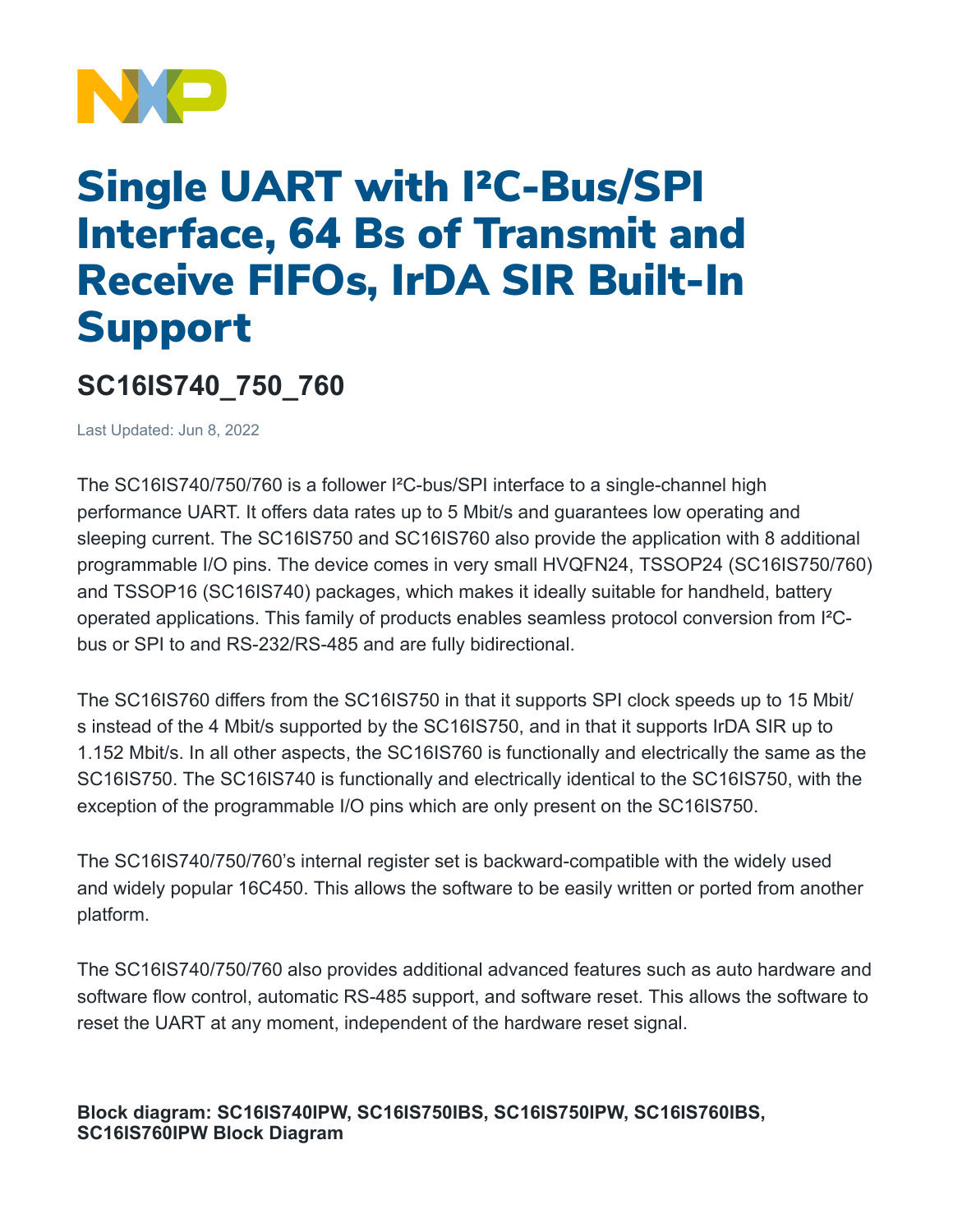

**Block diagram: SC16IS740IPW, SC16IS750IBS, SC16IS750IPW, SC16IS760IBS, SC16IS760IPW Block Diagram**